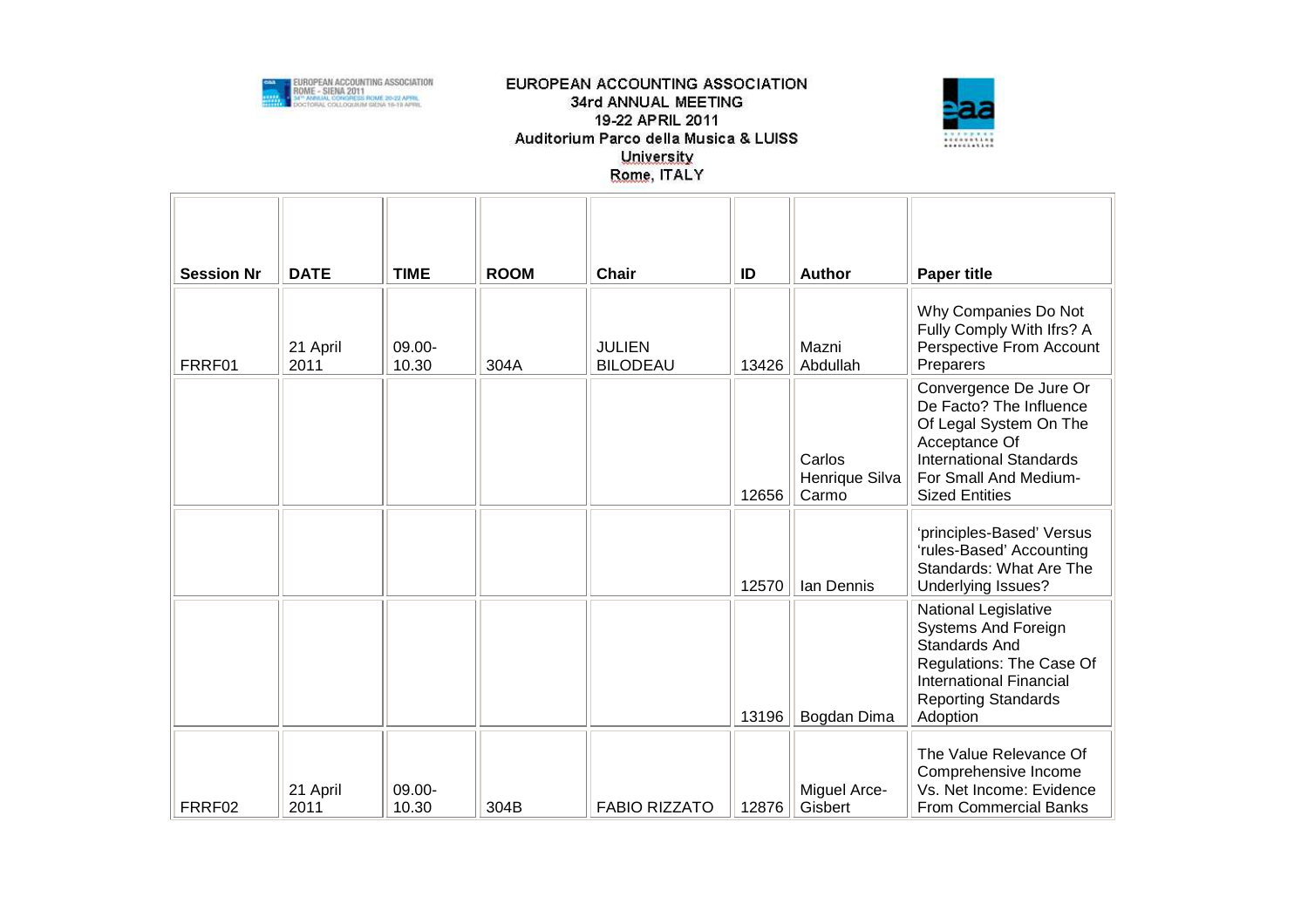



| <b>Session Nr</b> | <b>DATE</b>      | <b>TIME</b>     | <b>ROOM</b> | <b>Chair</b>                       | ID    | <b>Author</b>                      | <b>Paper title</b>                                                                                                                    |
|-------------------|------------------|-----------------|-------------|------------------------------------|-------|------------------------------------|---------------------------------------------------------------------------------------------------------------------------------------|
|                   |                  |                 |             |                                    | 12601 | Emad<br>Awadallah                  | The Incremental<br><b>Usefulness Of Other</b><br>Comprehensive Income<br>Items: An Egyptian<br>Context                                |
|                   |                  |                 |             |                                    | 12465 | Volkan Demir                       | What Is The Best Measure<br>Of Financial Performance?<br>Comprehensive Income<br>Versus Net Income:<br><b>Evidence From Turkey</b>    |
|                   |                  |                 |             |                                    | 13424 | Carlotta<br>D'Este                 | The First Time Adoption Of<br>Comprehensive Income<br>Statement In Italy: Critical<br>Aspects On A Financial<br>Performance Indicator |
|                   |                  |                 |             |                                    | 11958 | Olga Ferraro                       | Comprehensive Income In<br>Italy: Reporting Format<br>Used, Nature Of Oci Items<br>And Its Effects On<br>Company Performance.         |
| FRRF03            | 21 April<br>2011 | 09.00-<br>10.30 | 305A        | <b>CHRISTINE</b><br><b>HELLIAR</b> | 13487 | Josep Argiles                      | <b>Earnings Management</b><br><b>Behaviour Under The</b><br>Recent Economic<br>Donwturn In Spain                                      |
|                   |                  |                 |             |                                    | 12973 | Hector<br>Horacio Garza<br>Sanchez | <b>Earnings Management</b><br><b>Under Mexican Gaap</b><br>Versus Ifrs                                                                |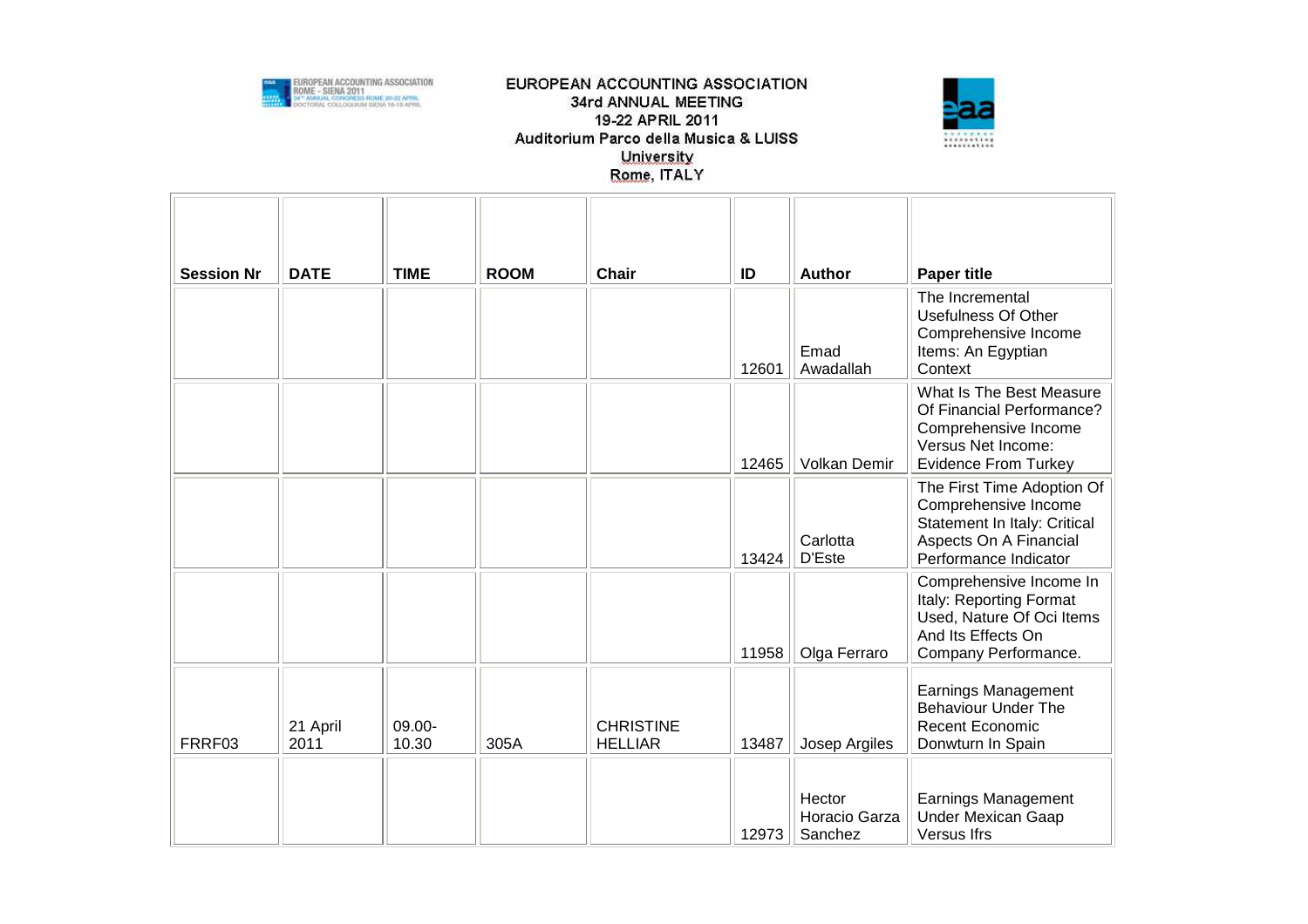



| <b>Session Nr</b> | <b>DATE</b>      | <b>TIME</b>        | <b>ROOM</b> | <b>Chair</b>                     | ID    | <b>Author</b>            | <b>Paper title</b>                                                                                                                 |
|-------------------|------------------|--------------------|-------------|----------------------------------|-------|--------------------------|------------------------------------------------------------------------------------------------------------------------------------|
|                   |                  |                    |             |                                  | 12270 | Roland<br>Koenigsgruber  | An Economic Model Of<br><b>Product Market-Related</b><br><b>Incentives For Financial</b><br><b>Reporting Manipulation</b>          |
|                   |                  |                    |             |                                  | 12566 | John Christian<br>Langli | <b>Earnings Management</b><br>Priorities Of Private Family<br>Firms                                                                |
|                   |                  |                    |             |                                  | 13309 | Thomas Loy               | New Insights Into Earnings<br>Management - Evidence<br>From Germany                                                                |
| FRRF04            | 21 April<br>2011 | $11.00 -$<br>12.30 | 305A        | <b>LOUISE</b><br><b>CRAWFORD</b> | 13545 | Juana Aledo-<br>Martinez | Macro Corporate<br>Governance Factors And<br>The Informativeness Of<br><b>Accounting Earnings</b>                                  |
|                   |                  |                    |             |                                  | 13079 | <b>Vicky Cole</b>        | The Comparability Of<br>European Ifrs Financial<br>Statements.Problem Areas<br>According To Auditors,<br>Analysts And Other Users. |
|                   |                  |                    |             |                                  | 12770 | Thorsten<br>Knauer       | <b>Management Forecast</b><br>Regulation And Practice In<br>Germany - Firm And<br><b>Auditor Perspectives</b>                      |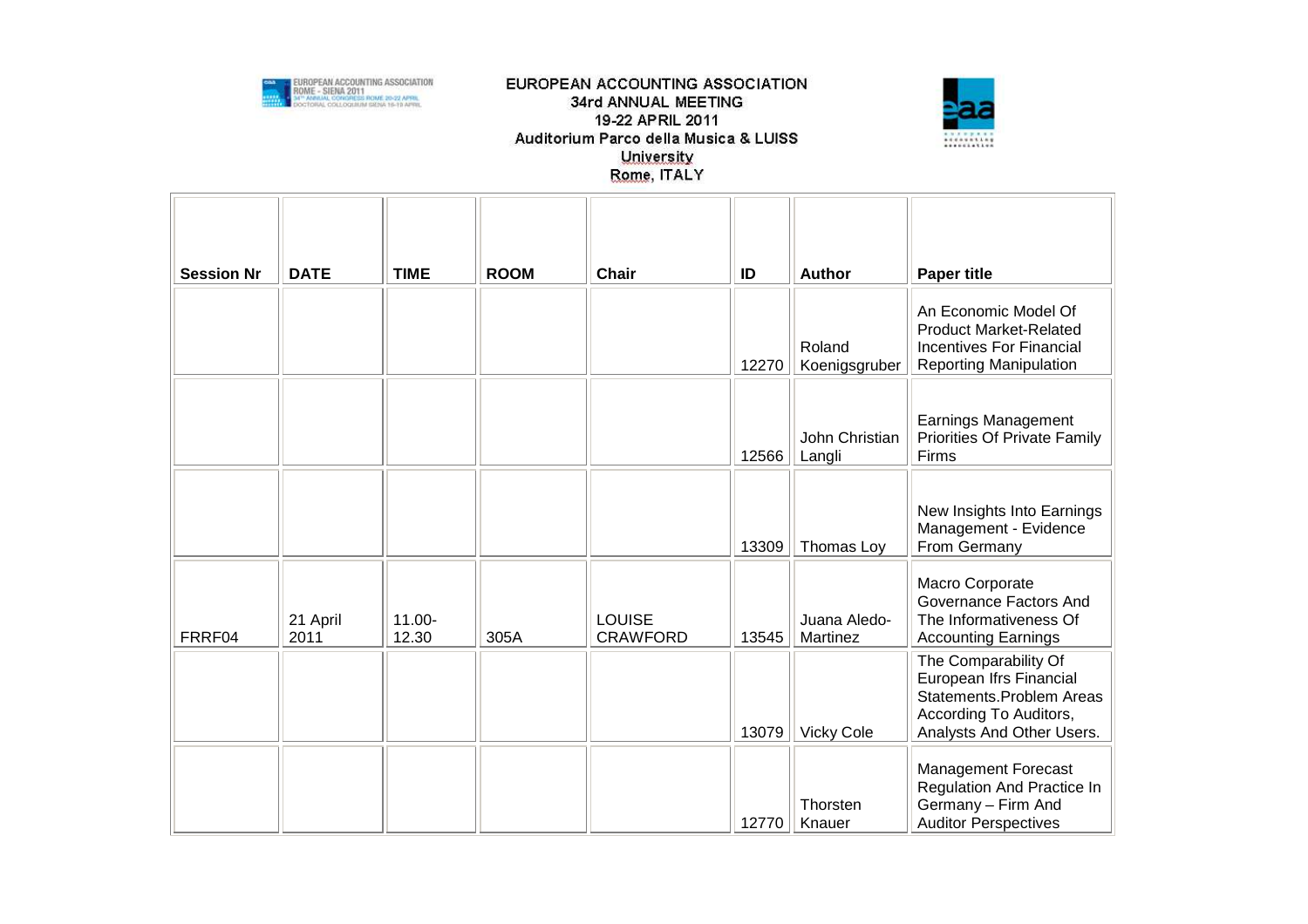



| <b>Session Nr</b> | <b>DATE</b>      | <b>TIME</b>        | <b>ROOM</b> | <b>Chair</b>                      | ID    | <b>Author</b>              | <b>Paper title</b>                                                                                                                           |
|-------------------|------------------|--------------------|-------------|-----------------------------------|-------|----------------------------|----------------------------------------------------------------------------------------------------------------------------------------------|
|                   |                  |                    |             |                                   | 13310 | Karen<br>Lightstone        | Managements' Reporting<br>Of Cash Flows From<br><b>Operations: Institutions</b><br>And Errors                                                |
|                   |                  |                    |             |                                   | 13629 | Annika Yström              | <b>Financial Reporting In</b><br><b>Entrepreneurial Smes</b>                                                                                 |
| FRRF05            | 21 April<br>2011 | $11.00 -$<br>12.30 | 305B        | <b>SERENA</b><br><b>MORRICONE</b> | 12474 | Pierre Astolfi             | Issuers' Inertia Over Ifrs 3<br>And The Recognition Of<br>Intangible Assets                                                                  |
|                   |                  |                    |             |                                   | 13404 | Sanjay<br><b>Bissessur</b> | <b>Accounting For Business</b><br>Combinations In The U.K:<br>Evidence On The Trade<br>Off Between Relevance<br>And Reliability From Ifrs 3  |
|                   |                  |                    |             |                                   | 12812 | Rolf Brühl                 | Promoters, Moderators<br>And Gatekeepers - A Multi<br>Level Model On Voluntary<br>Disclosure Of Information<br>About Intangible<br>Resources |
|                   |                  |                    |             |                                   | 11826 | Denis Cormier              | <b>Voluntary Disclosure About</b><br>Intangible Capital And<br>Market Assessment Of<br>Intangible Assets: The<br>Incidence Of Ifrs           |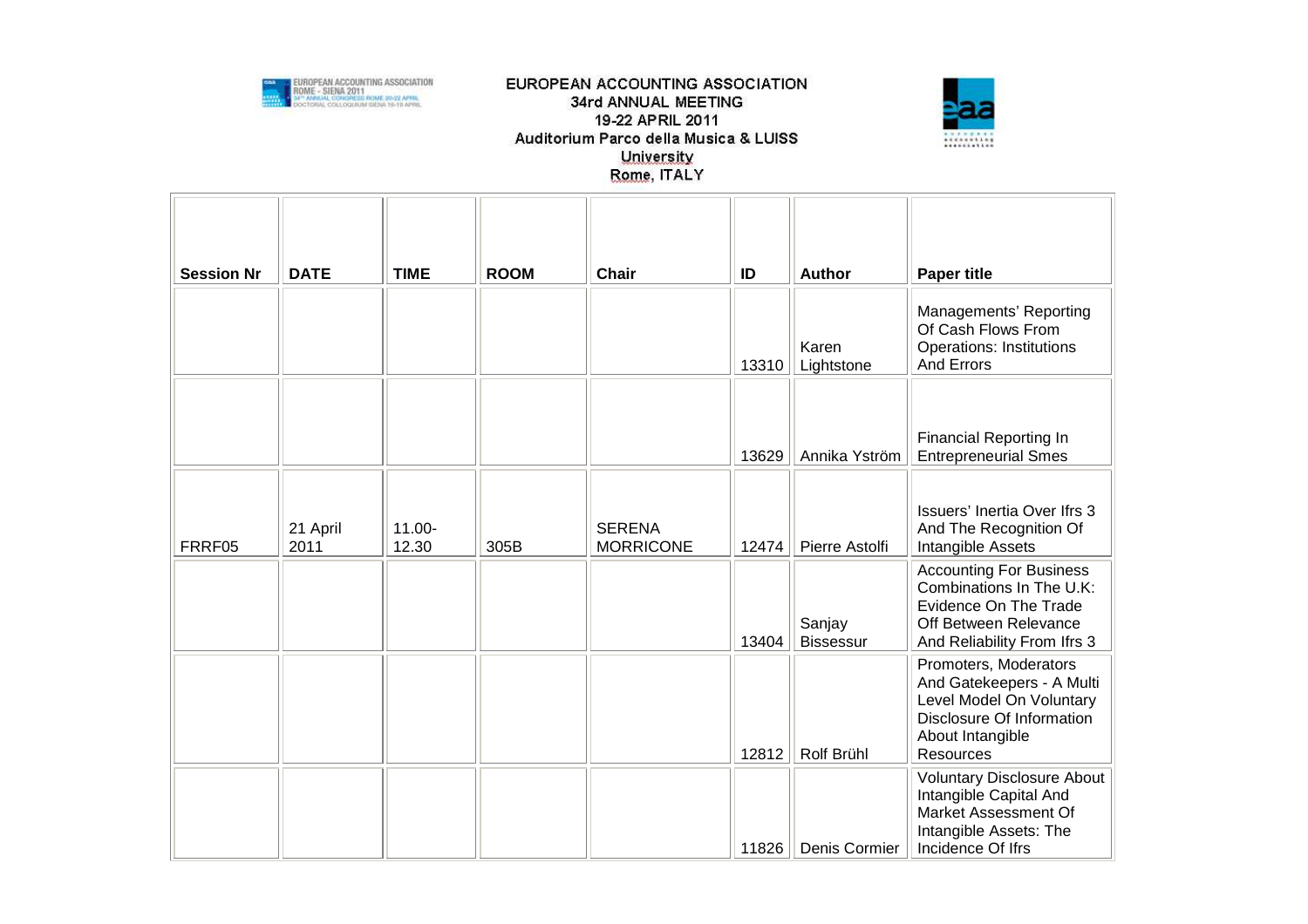



| <b>Session Nr</b> | <b>DATE</b> | <b>TIME</b> | <b>ROOM</b> | <b>Chair</b>      | ID    | <b>Author</b>         | <b>Paper title</b>                                                                                                                    |
|-------------------|-------------|-------------|-------------|-------------------|-------|-----------------------|---------------------------------------------------------------------------------------------------------------------------------------|
|                   |             |             |             |                   | 11787 | <b>Trevor Wilkins</b> | Goodwill Amortisation Or<br>Impairment And Fair Value<br><b>Estimates: Does It Really</b><br>Matter?                                  |
|                   | 21 April    | 14.00-      |             | <b>VENANCIO</b>   |       |                       | Aria - 'failed Pursuit Of An                                                                                                          |
| FRRF06            | 2011        | 15.30       | 305A        | <b>TAURINGANA</b> | 12216 | Graeme Dean           | Ideal'?                                                                                                                               |
|                   |             |             |             |                   | 13547 | Antonio Rubia         | Non-Linear Behaviours In<br>Loan-Loss Provisioning<br>And The Compensation<br>Theory                                                  |
|                   |             |             |             |                   | 12115 | Vera<br>Schiemer      | The Property Rights Equity<br>Concept - An<br>Interdisciplinary Definition<br>Of Equity In The Context<br>Of International Accounting |
|                   |             |             |             |                   | 13118 | <b>Michael Stich</b>  | Do IASB's Standard<br><b>Setting Pronouncements</b><br>Meet Investors' Demands<br>around the World?                                   |
|                   |             |             |             |                   | 12312 | Sadaharu<br>Takeshima | The Cycle Model: An<br>Alternative View Of<br><b>Elements Of Financial</b><br><b>Statements</b>                                       |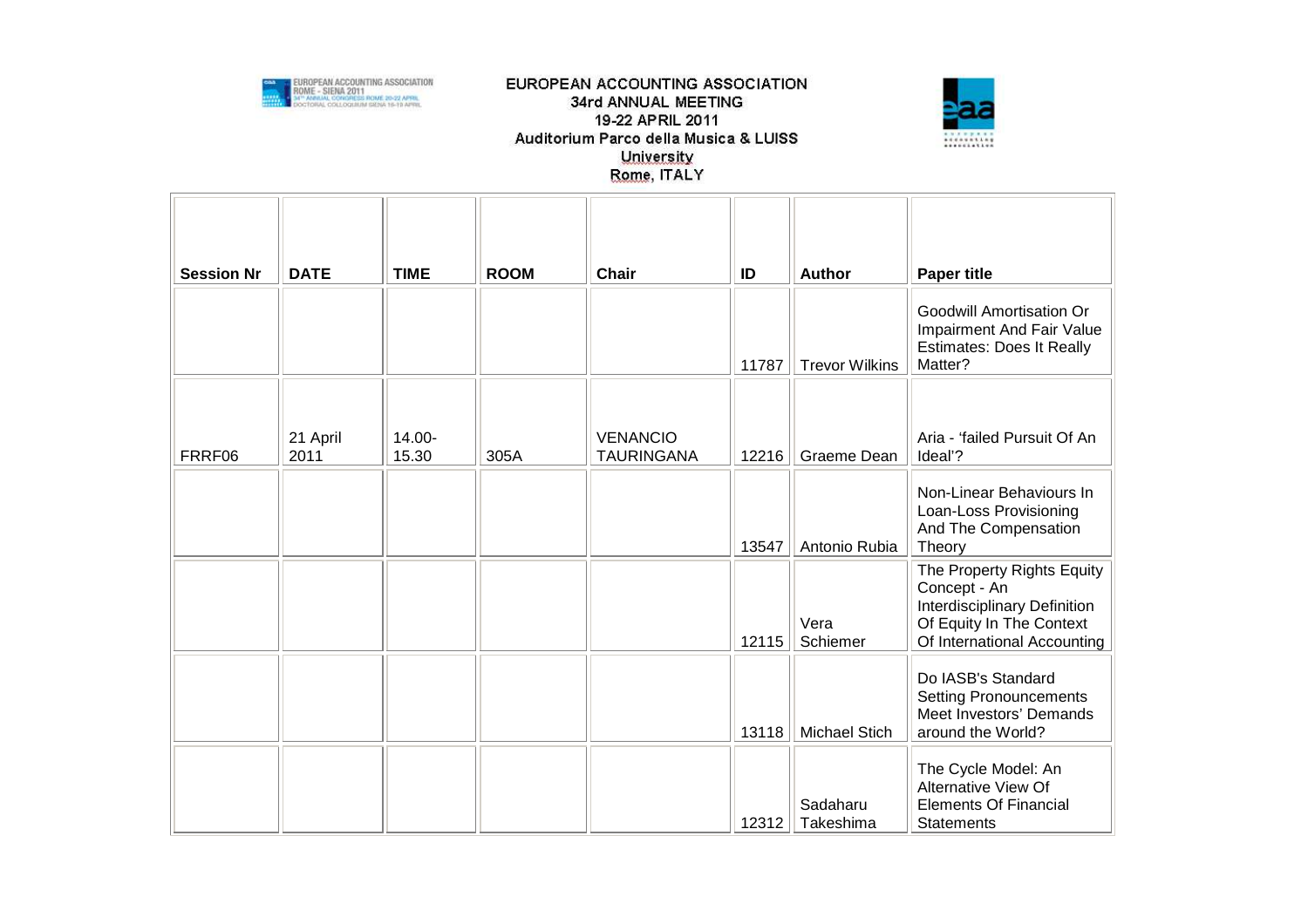



| <b>Session Nr</b> | <b>DATE</b> | <b>TIME</b> | <b>ROOM</b> | <b>Chair</b>      | ID    | <b>Author</b>         | <b>Paper title</b>                                                                                                                                 |
|-------------------|-------------|-------------|-------------|-------------------|-------|-----------------------|----------------------------------------------------------------------------------------------------------------------------------------------------|
|                   |             |             |             |                   |       |                       | The Value Relevance Of<br>The Fair Value                                                                                                           |
|                   | 21 April    | 14.00-      |             | <b>CAROLINE M</b> |       | Fernando              | Measurement Of Brazilian<br><b>Bank Securities During</b>                                                                                          |
| FRRF07            | 2011        | 15.30       | 305B        | <b>BRIDGES</b>    | 13153 | Chiqueto              | The Financial Crisis                                                                                                                               |
|                   |             |             |             |                   | 13644 | <b>Charles Elad</b>   | IAS 41 AND THE<br><b>COMPARABILITY OF</b><br><b>CORPORATE FARM</b><br><b>ACCOUNTING</b><br><b>PRACTICES IN</b><br>AUSTRALIA, FRANCE,<br>AND THE UK |
|                   |             |             |             |                   | 13344 | Natalia<br>Generalova | Application Ifrs In Russia:<br>History, Realities And<br>Consequences                                                                              |
|                   |             |             |             |                   | 13386 | Max Kury              | <b>Trust Repair Through</b><br>Reporting In The Banking<br>Sector: How Effective Are<br><b>Social Accounts For Trust</b><br>Repair?                |
|                   |             |             |             |                   |       |                       |                                                                                                                                                    |
|                   |             |             |             |                   | 12595 | Ekaterina<br>Zuga     | <b>Russian Balance-Sheet</b><br>Theories Of F.V. Esersky<br>And A.P. Roudanovsky                                                                   |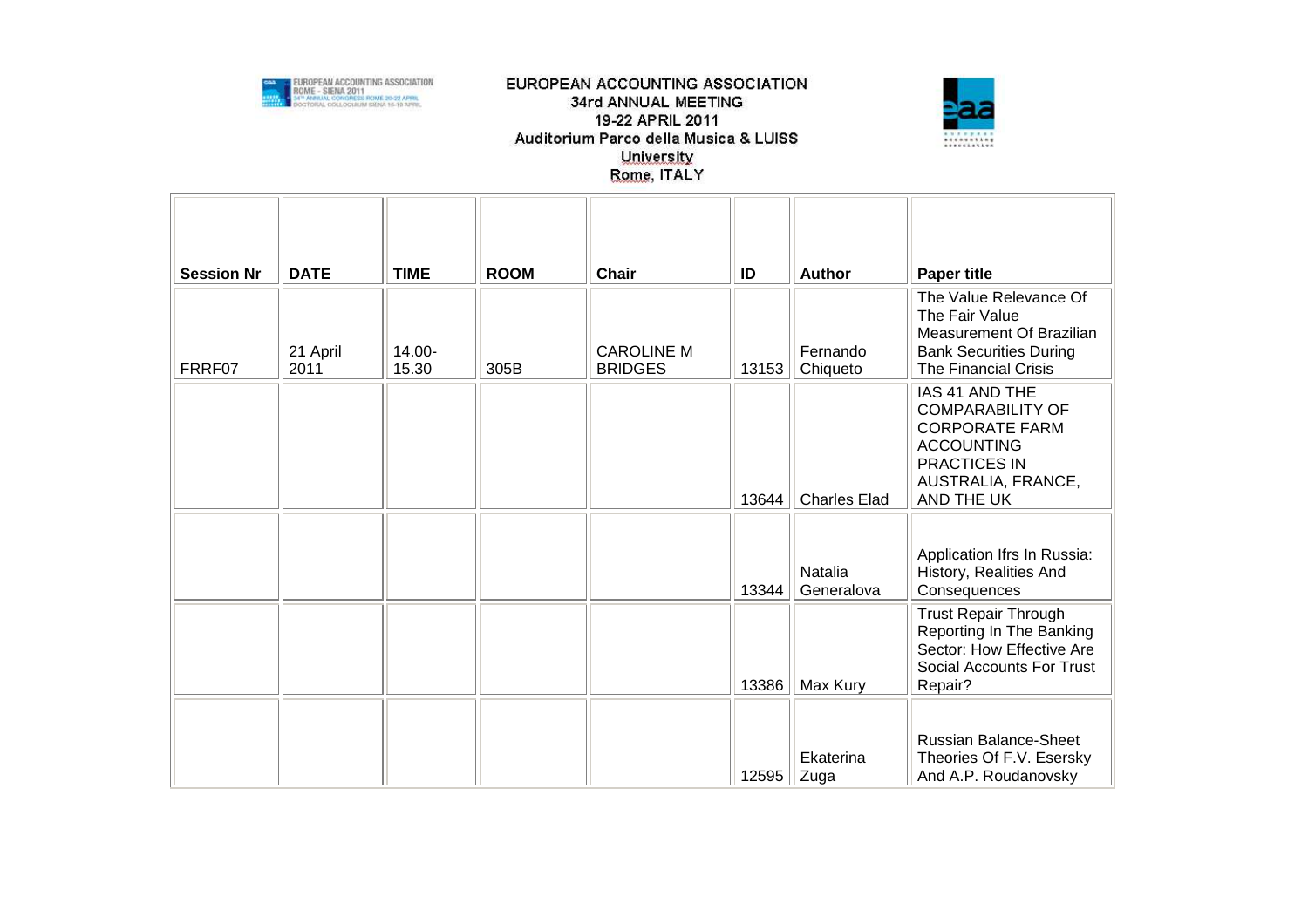



| <b>Session Nr</b> | <b>DATE</b>      | <b>TIME</b>     | <b>ROOM</b> | <b>Chair</b>       | ID    | <b>Author</b>                  | <b>Paper title</b>                                                                                                                                                            |
|-------------------|------------------|-----------------|-------------|--------------------|-------|--------------------------------|-------------------------------------------------------------------------------------------------------------------------------------------------------------------------------|
| FRRF08            | 21 April<br>2011 | 16.00-<br>17.30 | 305A        | <b>GERALD LOBO</b> | 12382 | Suzan Abed                     | Methods For Scoring<br><b>Annual Reports Narratives:</b><br>The Case Of The Extent<br>Of Forward-Looking<br>Information                                                       |
|                   |                  |                 |             |                    | 13328 | Laura Bini                     | Signalling Theory And<br>Voluntary Disclosure To<br>The Financial<br>Market. Evidence From The<br><b>Profitability Indicators</b><br><b>Published In The Annual</b><br>Report |
|                   |                  |                 |             |                    | 13090 | Przemyslaw<br>Czajor           | Voluntary Disclosure Of<br>Financial Information In<br>The Internet. Shareholders<br><b>Information Needs And</b><br>Practice Of Largest<br><b>Companies In Poland</b>        |
|                   |                  |                 |             |                    | 13406 | Encarna<br>Guillamon<br>Saorin | Corporate Governance,<br>Future News And Forward-<br>Looking Information                                                                                                      |
|                   |                  |                 |             |                    | 11381 | Beverley<br>Jackling           | Corporate Governance<br><b>Mechanisms And</b><br><b>Voluntary Carbon</b><br>Disclosure: An Exploratory<br>Study                                                               |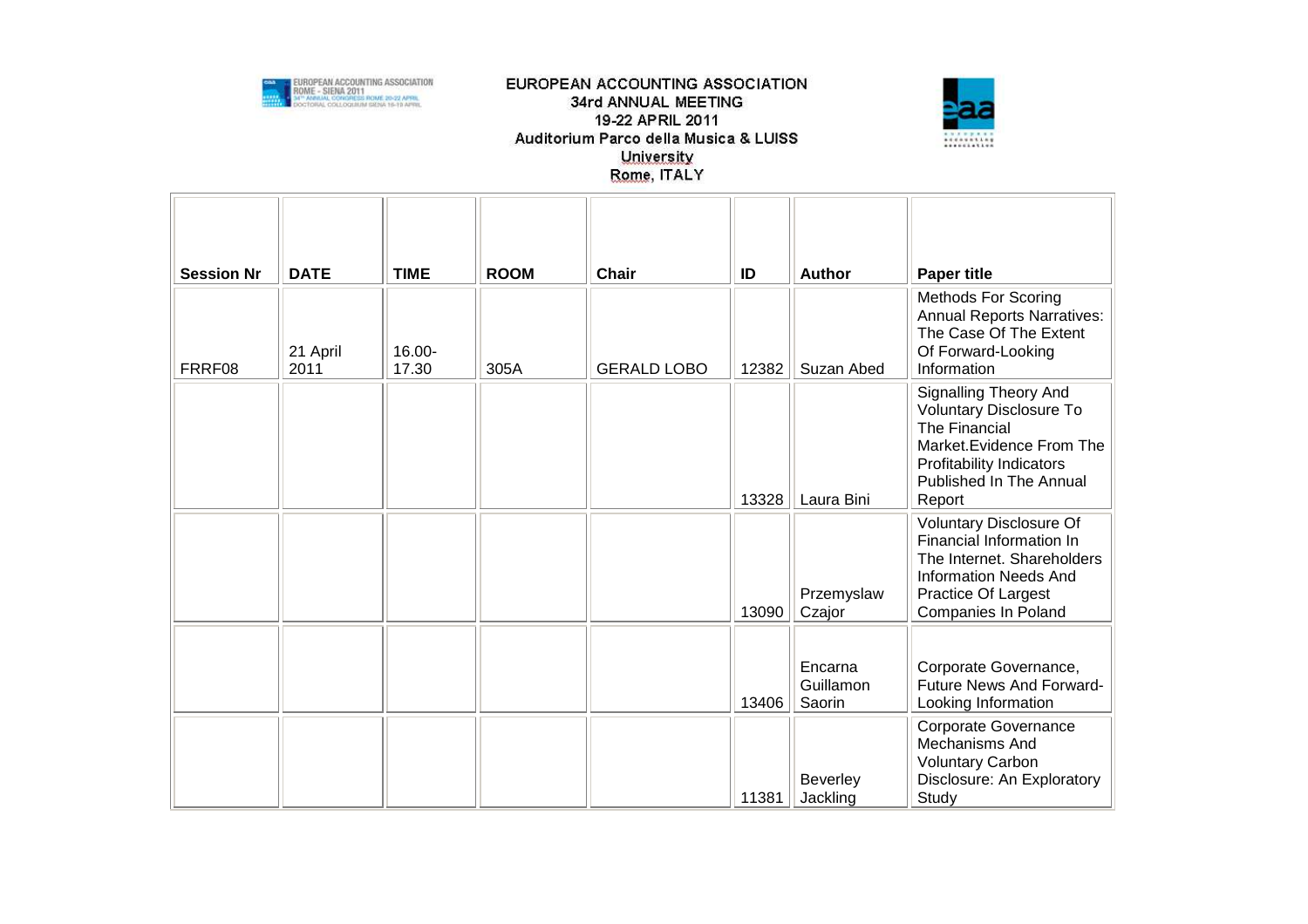



| <b>Session Nr</b> | <b>DATE</b>      | <b>TIME</b>        | <b>ROOM</b> | <b>Chair</b>                        | ID    | <b>Author</b>                 | <b>Paper title</b>                                                                                                                |
|-------------------|------------------|--------------------|-------------|-------------------------------------|-------|-------------------------------|-----------------------------------------------------------------------------------------------------------------------------------|
| FRRF09            | 21 April<br>2011 | 16.00-<br>17.30    | 305B        | SANJAY<br><b>BISSESSUR</b>          | 13612 | Muhammad<br>Ali               | The Value Relevance Of<br><b>Corporate Voluntary</b><br><b>Disclosure And Global</b><br>Financial Crisis - Evidence<br>From China |
|                   |                  |                    |             |                                     | 13701 | Kwan Choi                     | The Effect Of Economic<br><b>Crisis On The Value</b><br>Relevance Of Accounting<br>Information                                    |
|                   |                  |                    |             |                                     | 11761 | Wei Lu                        | Value Relevance Of<br><b>Earnings Components</b><br>During The Global<br><b>Financial Crisis: Evidence</b><br>From Australia      |
|                   |                  |                    |             |                                     | 12276 | Araceli Mora                  | Application Of Delphi<br>Methodology To Evaluate<br>lasb's Financial Reporting<br>Proposal: The<br>"management<br>Commentary"     |
|                   |                  |                    |             |                                     | 12850 | Arnt<br>Woehrmann             | The Effect Of Longer-Term<br>Forecasts On Investor<br><b>Uncertainty And</b><br><b>Investment Decisions</b>                       |
| FRRF10            | 21 April<br>2011 | $16.00 -$<br>17.30 | 307A        | <b>NICOLA</b><br><b>MOSCARIELLO</b> | 12872 | Christof<br><b>Beuselinck</b> | <b>Earnings Quality When</b><br>Institutions Are Weak: The<br>Role Of Foreign<br>Shareholders                                     |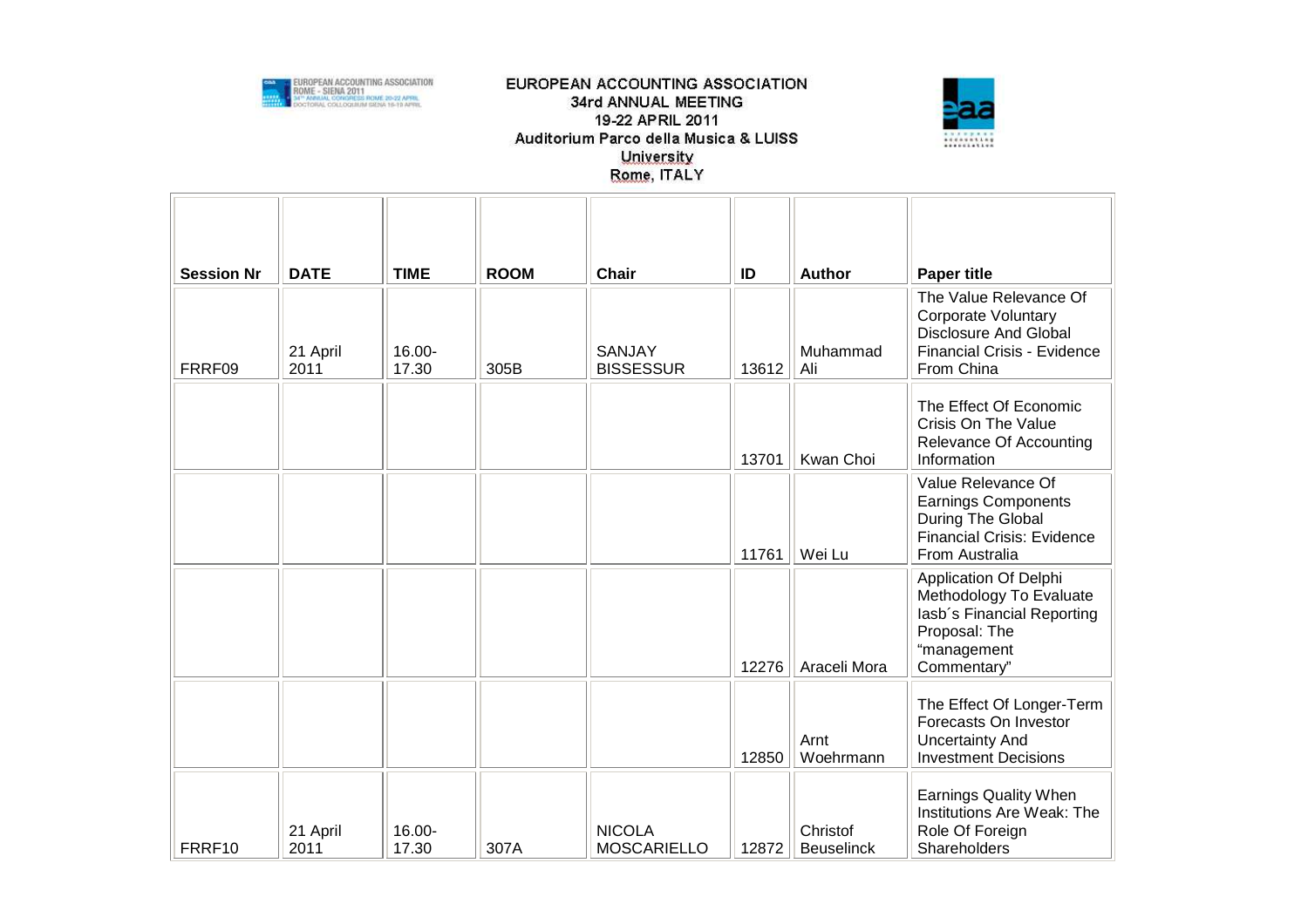



| <b>Session Nr</b> | <b>DATE</b>      | <b>TIME</b>     | <b>ROOM</b> | <b>Chair</b>                      | ID    | <b>Author</b>           | <b>Paper title</b>                                                                                                                                                                            |
|-------------------|------------------|-----------------|-------------|-----------------------------------|-------|-------------------------|-----------------------------------------------------------------------------------------------------------------------------------------------------------------------------------------------|
|                   |                  |                 |             |                                   | 12208 | Shireenjit Johl         | Family Firms And Earnings<br>Quality: Evidence From<br>Top 500 Asx Companies                                                                                                                  |
|                   |                  |                 |             |                                   | 13765 | Ahmad<br>Mohammady      | <b>Earnings Quality</b><br><b>Constructs Derived From</b><br>The Fasb's Qualitative<br>Characteristics                                                                                        |
|                   |                  |                 |             |                                   | 13458 | Inna Paiva              | <b>Accounting Quality In</b><br>European Union After Ifrs<br>Adoption: The Effect Of<br>Insider Ownership, Firm-<br><b>Level Characteristics And</b><br><b>Capital Markets</b><br>Environment |
|                   |                  |                 |             |                                   | 12158 | Christopher<br>Hossfeld | Are Ifrs Income<br>Statements Comparable?                                                                                                                                                     |
| FRRF11            | 22 April<br>2011 | 09.00-<br>10.30 | 304A        | <b>HAKIM BEN</b><br><b>OTHMAN</b> | 11418 | Francesco<br>Bova       | Employee Ownership And<br>Firm Disclosure                                                                                                                                                     |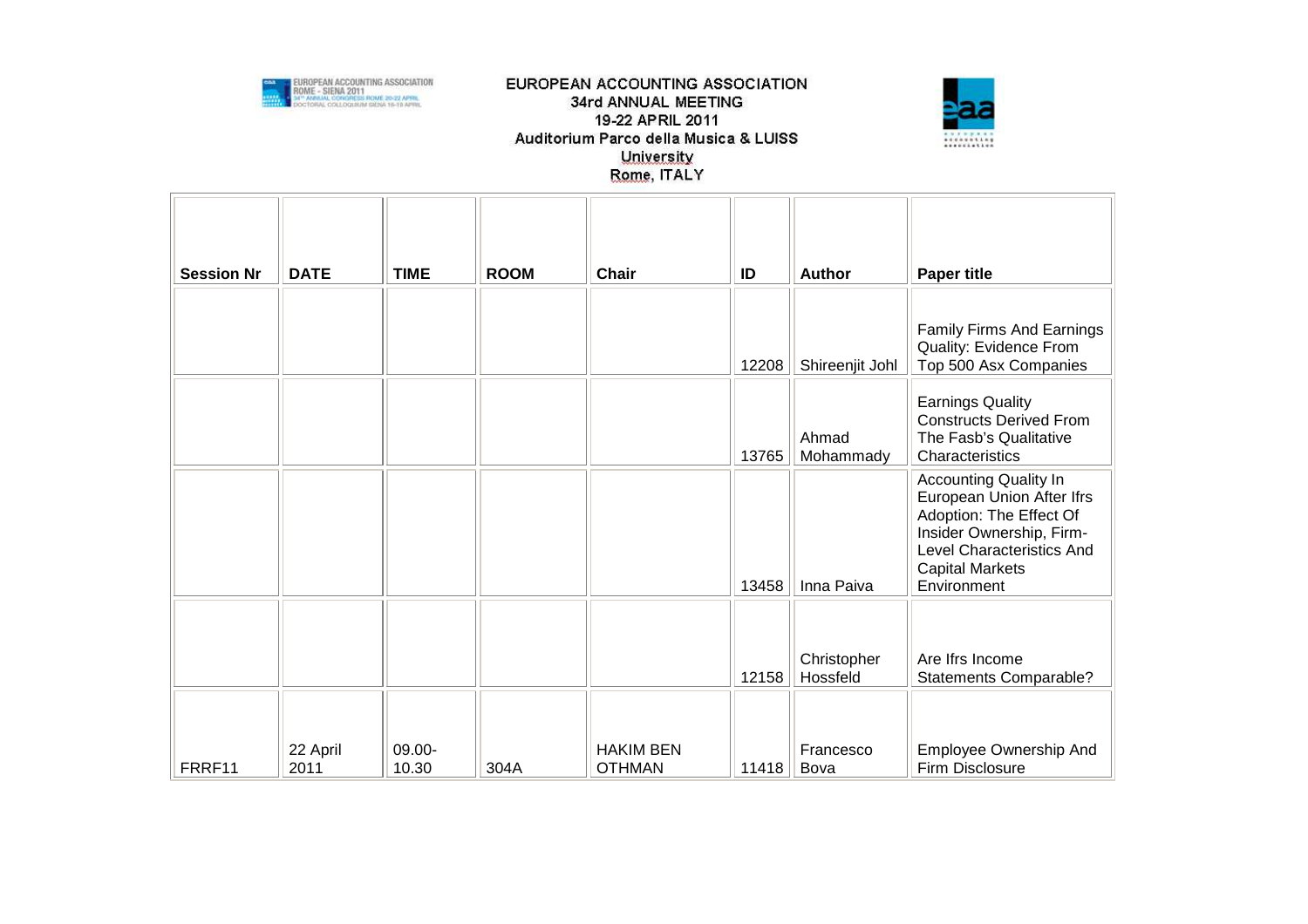



| <b>Session Nr</b> | <b>DATE</b>      | <b>TIME</b>     | <b>ROOM</b> | <b>Chair</b>     | ID    | <b>Author</b>               | <b>Paper title</b>                                                                                                         |
|-------------------|------------------|-----------------|-------------|------------------|-------|-----------------------------|----------------------------------------------------------------------------------------------------------------------------|
|                   |                  |                 |             |                  | 12430 | Daniel<br>Coulombe          | <b>Market Valuation Of</b><br>Pension Plan Information<br><b>And Pension Actuarial</b><br>Assumptions: A Canadian<br>Study |
|                   |                  |                 |             |                  | 13008 | Fani Kalogirou              | The Impact Of The las 19<br>Introduction On Firms'<br><b>Capital Structure</b>                                             |
|                   |                  |                 |             |                  | 12464 | I-Cheng Lin                 | The Accuracy Of Fair<br><b>Values For Resettable</b><br><b>Employee Stock Options</b>                                      |
|                   |                  |                 |             |                  | 13635 | Liyan Tang                  | Debt Equivalence Of<br><b>Listed Chinese Soes'</b><br><b>Unfunded Pension</b><br>Obligations                               |
| FRRF12            | 22 April<br>2011 | 09.00-<br>10.30 | 304B        | <b>INGE WULF</b> | 12590 | Sandrine<br><b>Boulerne</b> | Have Ifrs Changed Risk<br>Perception Of European<br><b>Investors Face To Book</b><br>Values Volatility?                    |
|                   |                  |                 |             |                  | 12048 | Giulio Greco                | <b>Incentives Versus</b><br>Regulation: The Case Of<br>Risk Reporting. Evidence<br>From Italian Listed<br>Companies        |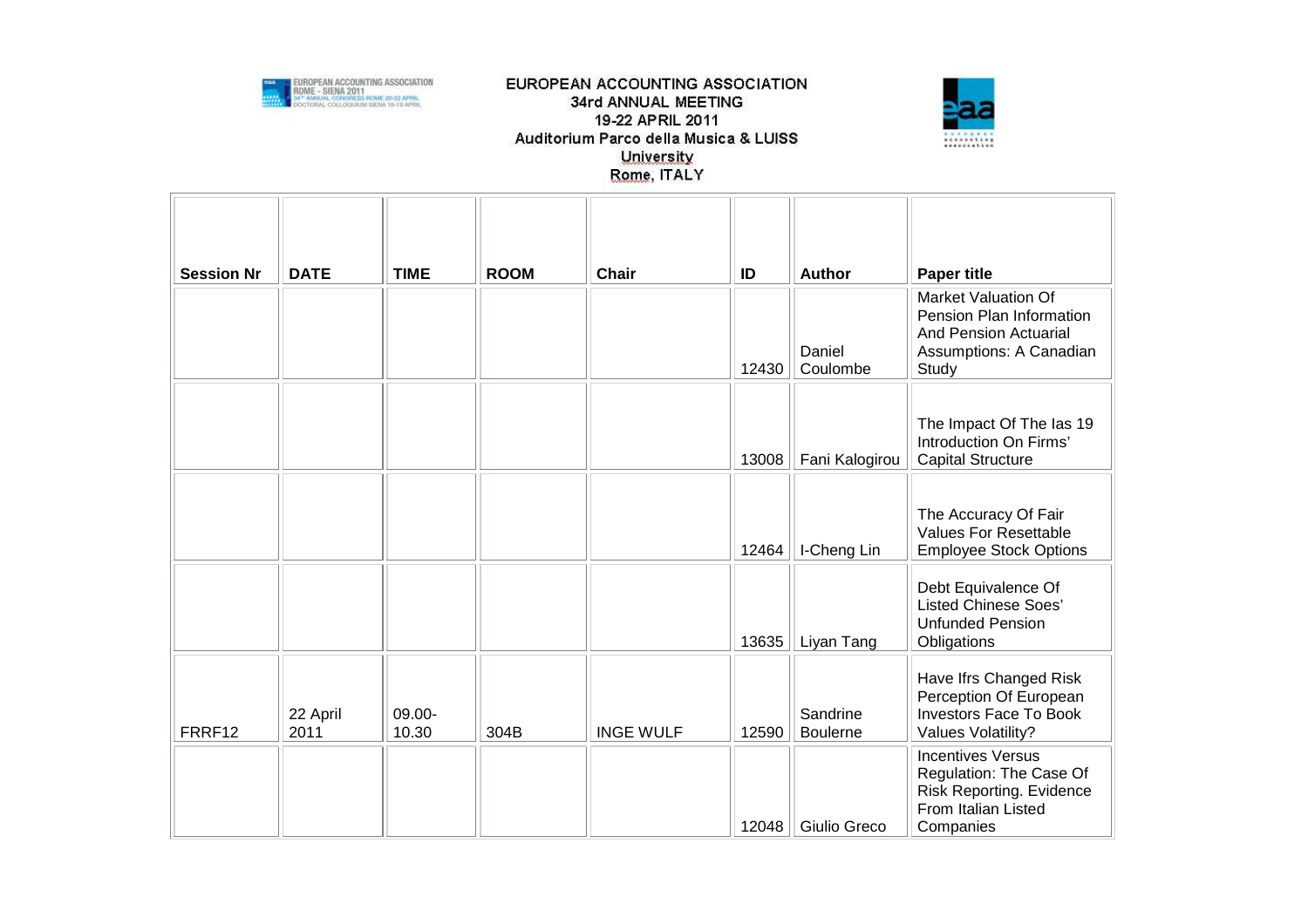



| <b>Session Nr</b> | <b>DATE</b>      | <b>TIME</b>     | <b>ROOM</b> | <b>Chair</b>        | ID    | <b>Author</b>           | <b>Paper title</b>                                                                                                                                                            |
|-------------------|------------------|-----------------|-------------|---------------------|-------|-------------------------|-------------------------------------------------------------------------------------------------------------------------------------------------------------------------------|
|                   |                  |                 |             |                     | 13241 | Nikolaos<br>Kourentzes  | The Value Of Corporate<br>Risk Management: Is<br>Predictive Modeling<br>Possible?                                                                                             |
|                   |                  |                 |             |                     | 11873 | Jonas Oliveira          | Public Visibility And Risk-<br><b>Related Disclosures In</b><br>Portuguese Credit<br>Institutions                                                                             |
|                   |                  |                 |             |                     | 11713 | Neus Orgaz-<br>Guerrero | Does Stock Market Beta<br><b>Correlate With Disclosed</b><br>Accounting Information?<br>Arch Models And Panel<br>Data Analysis Of The<br>Spanish Capital Market,<br>1992-2008 |
| FRRF13            | 22 April<br>2011 | 09.00-<br>10.30 | 305A        | <b>FRANK CLARKE</b> | 12333 | Daniela<br>Argento      | Fostering For Innovative<br>Disclosure In<br>Management's Report:<br>Evidence From Italian<br><b>Listed Companies</b>                                                         |
|                   |                  |                 |             |                     | 13358 | Markus<br>Grottke       | Ifrs For Smes - Kill Or<br><b>Cure For Small And</b><br><b>Medium Sized Entities?</b>                                                                                         |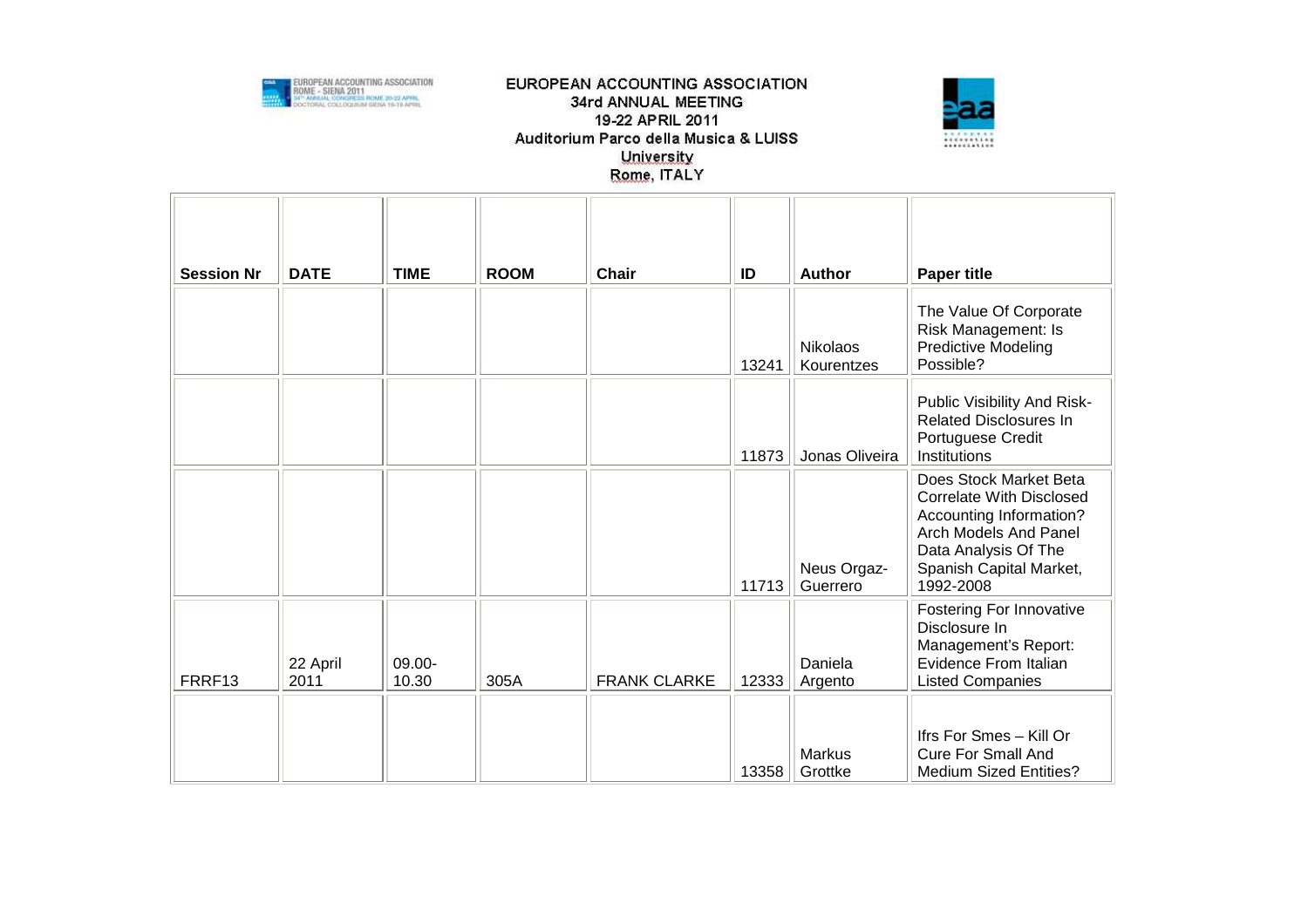



| <b>Session Nr</b> | <b>DATE</b>      | <b>TIME</b>        | <b>ROOM</b> | <b>Chair</b>                        | ID    | <b>Author</b>           | <b>Paper title</b>                                                                                                                                                             |
|-------------------|------------------|--------------------|-------------|-------------------------------------|-------|-------------------------|--------------------------------------------------------------------------------------------------------------------------------------------------------------------------------|
|                   |                  |                    |             |                                     | 12528 | <b>Claire Marston</b>   | An Empirical Study Of The<br>Use Of The Internet For<br><b>Investor Relations By</b><br>Small And Medium-Sized<br>Companies Listed On The<br>Chinese Stock Exchange            |
|                   |                  |                    |             |                                     | 13050 | Francesca<br>Rossignoli | Are There Differences In<br><b>How Firms Measure</b><br>Control? An Empirical<br>Investigation Of Fasb And<br>lasb Equity Investment<br><b>And Consolidation</b><br>Guidelines |
|                   |                  |                    |             |                                     | 13492 | Joseph<br>Weintrop      | The Differential Impact Of<br><b>Private And Public Debt</b><br>On Accounting<br>Conservatism                                                                                  |
| FRRF14            | 22 April<br>2011 | $11.00 -$<br>12.30 | 305A        | <b>NATALIA</b><br><b>GENERALOVA</b> | 12424 | <b>Rainer Baule</b>     | Market Response To Ad<br><b>Hoc Disclosures And</b><br><b>Periodic Financial Reports:</b><br><b>Evidence From Germany</b>                                                      |
|                   |                  |                    |             |                                     | 13636 | Leonor<br>Ferreira      | The Accounting System Of<br>The Hieronymite<br>Monastery Of Santa Maria<br>De Belém Circa 1833                                                                                 |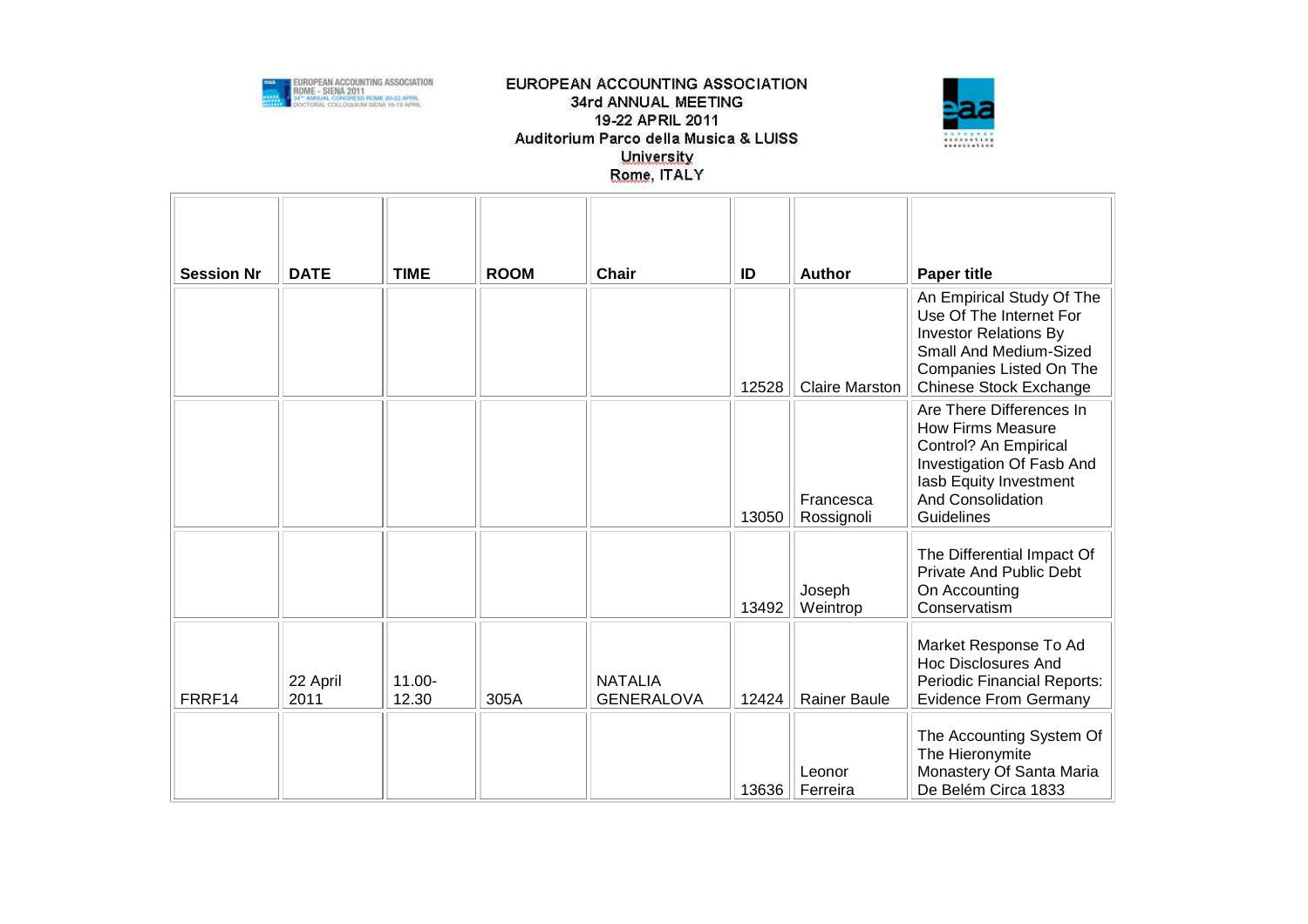



| <b>Session Nr</b> | <b>DATE</b>      | <b>TIME</b>     | <b>ROOM</b> | <b>Chair</b>                   | ID    | <b>Author</b>                       | <b>Paper title</b>                                                                                                                                     |
|-------------------|------------------|-----------------|-------------|--------------------------------|-------|-------------------------------------|--------------------------------------------------------------------------------------------------------------------------------------------------------|
|                   |                  |                 |             |                                | 11939 | Isabel Gallego<br>Alvarez           | <b>Accounting And</b><br>Greenhouse Gas<br><b>Emissions: Principles And</b><br>Practical Application In<br><b>Different International</b><br>Companies |
|                   |                  |                 |             |                                | 13288 | Marta Cristina<br>Pelucio<br>Grecco | <b>Brazilian Professionals'</b><br>Perception In Relation To<br>The Accounting<br>Convergence Process To<br><b>Ifrs</b>                                |
|                   |                  |                 |             |                                | 12588 | Isabelle<br>Martinez                | The Characteristics And<br>Determinants Of Voluntary<br><b>Graphical Disclosure By</b><br><b>French Listed Companies</b>                               |
| FRRF15            | 22 April<br>2011 | 11.00-<br>12.30 | 305B        | MIGUEL ARCE-<br><b>GISBERT</b> | 11664 | Gordon<br>Richardson                | The Sarbanes-Oxley Act<br>And Exit Strategies Of<br><b>Private Firms</b>                                                                               |
|                   |                  |                 |             |                                | 11965 | <b>Marcus</b><br>Salewski           | Managerial Discretion In<br><b>Accounting For Defined</b><br>Benefit Obligations - An<br><b>Empirical Analysis Of</b><br><b>German Ifrs Statements</b> |
|                   |                  |                 |             |                                | 11772 | Heibatollah<br>Sami                 | <b>Internal Control Reporting</b><br>Under Sox Section 302<br>And Information<br>Asymmetry                                                             |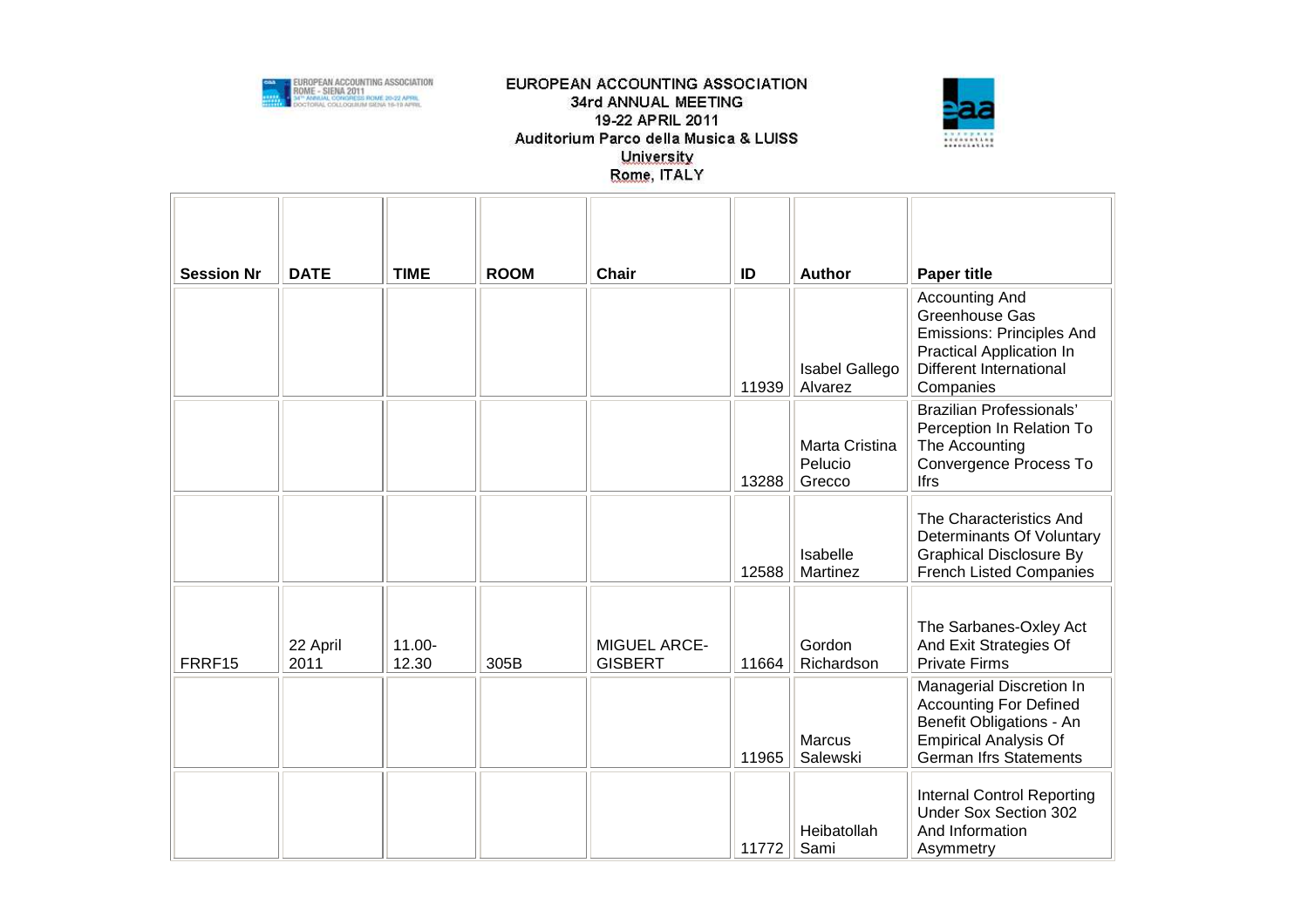



| <b>Session Nr</b> | <b>DATE</b>      | <b>TIME</b>     | <b>ROOM</b> | Chair           | ID    | <b>Author</b>      | <b>Paper title</b>                                                                                                                                                               |
|-------------------|------------------|-----------------|-------------|-----------------|-------|--------------------|----------------------------------------------------------------------------------------------------------------------------------------------------------------------------------|
|                   |                  |                 |             |                 | 13025 | Debby Van<br>Geyt  | Does High-Quality<br><b>Corporate Communication</b><br><b>Effectively Reduce</b><br>Information Asymmetry?                                                                       |
|                   |                  |                 |             |                 | 12248 | Dong-Hoon<br>Yang  | Prospect Theory And<br>Asymmetric Market<br><b>Reaction To Earnings</b><br>Reversal                                                                                              |
| FRRF16            | 22 April<br>2011 | 11.00-<br>12.30 | 307A        | <b>HONG XIE</b> | 13539 | Faten Lakhal       | Ownership Structure,<br>Voluntary R&d Disclosure<br>And Market Value Of<br>Firms: The French Case                                                                                |
|                   |                  |                 |             |                 | 13055 | <b>Thomas List</b> | The Relationship Between<br>Recognition And<br>Disclosure Of Intangibles -<br><b>Evidence From The</b><br><b>German Stock Market</b>                                             |
|                   |                  |                 |             |                 | 12738 | Michael<br>Ordosch | The Uncertainty Of Future<br><b>Benefits From R&amp;d Capital</b><br>- The Case Of Capitalized<br><b>Development Costs</b><br>According To las 38                                |
|                   |                  |                 |             |                 | 12537 | David<br>Windisch  | <b>Does The Political Costs</b><br>Hypothesis Explain<br>Accounting Choices In The<br>European Union? An<br><b>Empirical Analysis Of The</b><br><b>Effects Of Investigations</b> |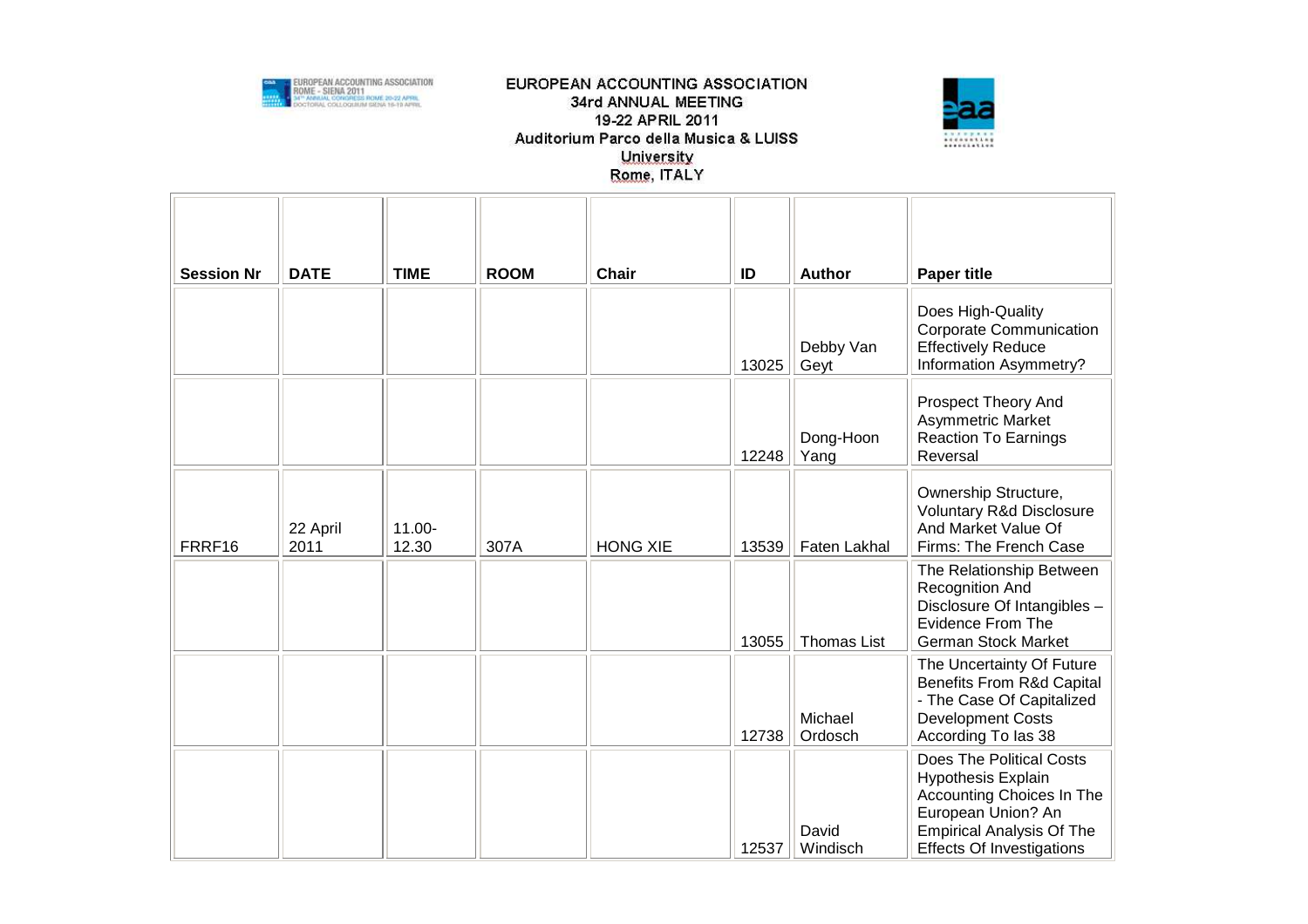



| <b>Session Nr</b> | <b>DATE</b>      | <b>TIME</b>     | <b>ROOM</b> | <b>Chair</b>       | ID    | <b>Author</b>               | <b>Paper title</b><br>By The Dg Competition On<br><b>Accounting Choices</b>                                                                                                                                                    |
|-------------------|------------------|-----------------|-------------|--------------------|-------|-----------------------------|--------------------------------------------------------------------------------------------------------------------------------------------------------------------------------------------------------------------------------|
|                   |                  |                 |             |                    | 11846 | Wysocki                     | New Institutional<br>Accounting And Ifrs                                                                                                                                                                                       |
| FRRF17            | 22 April<br>2011 | 14.00-<br>15.30 | 305B        | <b>AXEL HALLER</b> | 11855 | Mahmud<br>Hossain           | <b>Environmental Uncertainty</b><br>And The Market Pricing Of<br><b>Earnings Smoothness</b>                                                                                                                                    |
|                   |                  |                 |             |                    | 11754 | Marco Maffei                | The Perception Of<br>Conservatism Principle In<br>The History Of Italian<br>Accounting Theory - The<br>Influences Of Domestic<br>Economy, Legalism And<br>Regulation, Accounting<br>Profession And Standards<br><b>Setters</b> |
|                   |                  |                 |             |                    | 11724 | Christopher<br><b>Nobes</b> | Firm Size And National<br>Profiles Of Ifrs Policy<br>Choice                                                                                                                                                                    |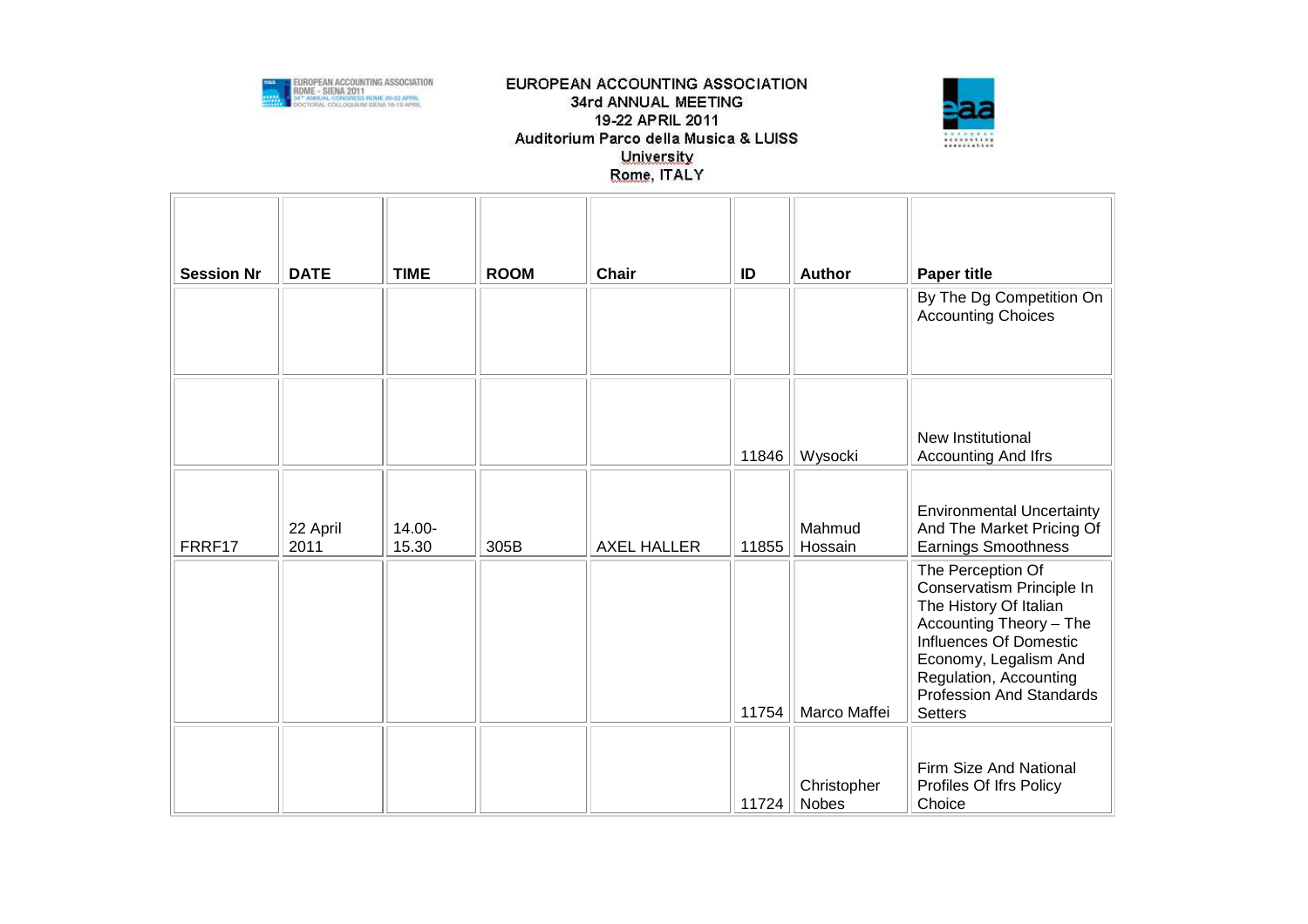



| <b>Session Nr</b> | <b>DATE</b>      | <b>TIME</b>        | <b>ROOM</b> | <b>Chair</b>                    | ID    | <b>Author</b>            | <b>Paper title</b>                                                                                                                                                                  |
|-------------------|------------------|--------------------|-------------|---------------------------------|-------|--------------------------|-------------------------------------------------------------------------------------------------------------------------------------------------------------------------------------|
|                   |                  |                    |             |                                 | 12180 | <b>Raf Orens</b>         | Voluntary Adoption Of<br><b>International Financial</b><br>Reporting Standards In<br><b>German Private Firms</b>                                                                    |
|                   |                  |                    |             |                                 | 12416 | Fernando<br>Polo-Garrido | <b>Accounting Diversity And</b><br>Its Causes In Cooperative<br><b>Accounting In Europe</b>                                                                                         |
| FRRF18            | 22 April<br>2011 | $16.00 -$<br>17.30 | 305A        | <b>CLAIRE</b><br><b>MARSTON</b> | 12713 | Hakim Ben<br>Othman      | Does Value Added Beat<br>Earnings? Evidence On<br>The Manipulation Of<br>Earnings And Value Added<br>In The Uk Market                                                               |
|                   |                  |                    |             |                                 | 13488 | Costas<br>Caramanis      | The Impact Of Ifrss On<br>The Internal Environment<br>And The Position Of<br><b>Companies In The Market:</b><br><b>What Drives The Financial</b><br><b>Executives' Perceptions?</b> |
|                   |                  |                    |             |                                 | 12907 | Martin<br>Thomsen        | Book-Tax Differences And<br>Earnings Persistence: An<br><b>Empirical Analysis Of</b><br><b>European Firms</b>                                                                       |
|                   |                  |                    |             |                                 | 12026 | Joseph Ugrin             | Does Motive Influence The<br>Salience Of Expected<br>Sanctions? An<br><b>Experimental Evaluation</b><br>Of Altruistic And Greedy                                                    |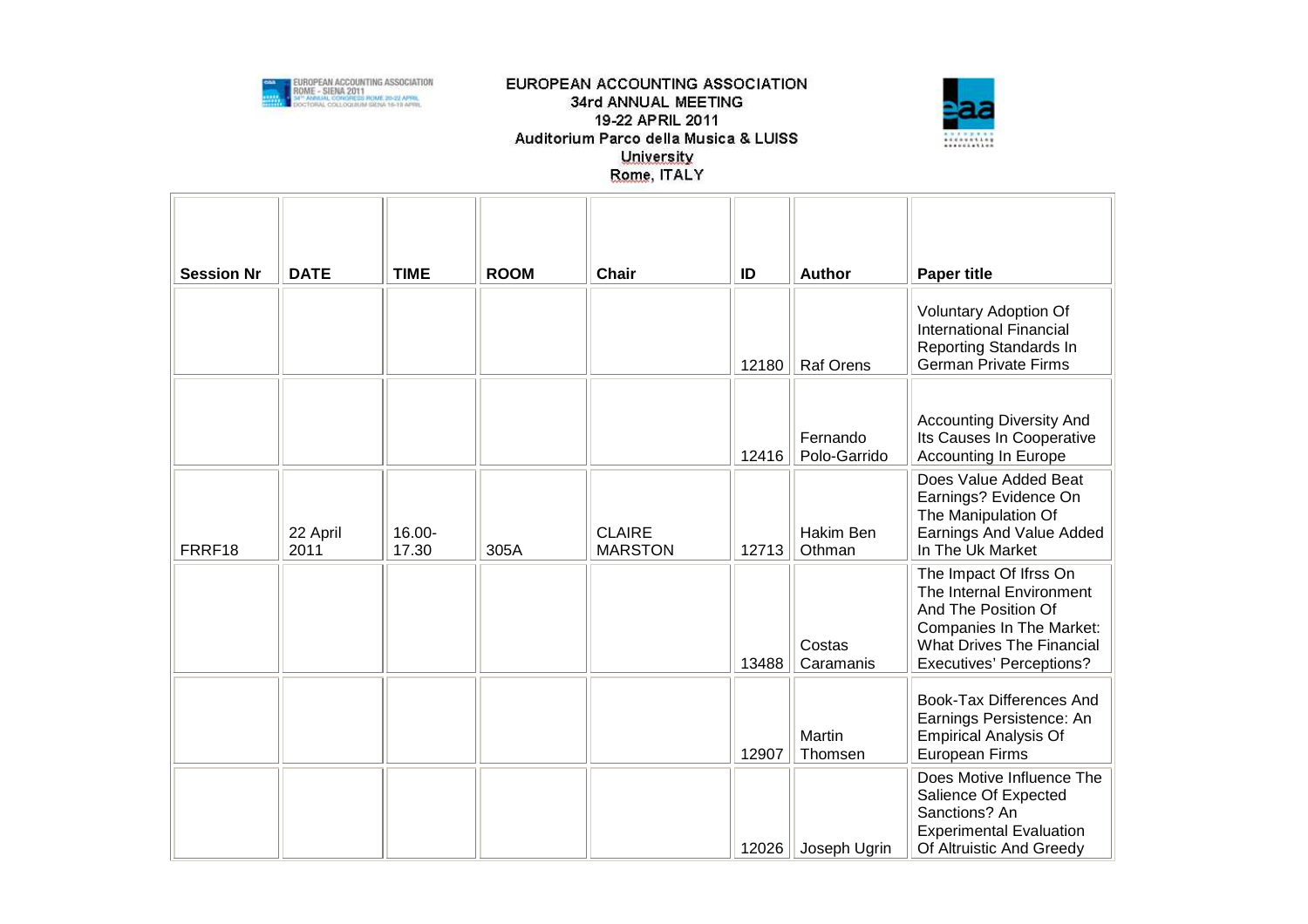



| <b>Session Nr</b> | <b>DATE</b>      | <b>TIME</b>     | <b>ROOM</b> | <b>Chair</b>         | ID    | <b>Author</b>                   | <b>Paper title</b>                                                                                                                                                                                 |
|-------------------|------------------|-----------------|-------------|----------------------|-------|---------------------------------|----------------------------------------------------------------------------------------------------------------------------------------------------------------------------------------------------|
|                   |                  |                 |             |                      |       |                                 | <b>Financial Fraud Schemes</b><br>And The Impact Of Audits<br>And Training.                                                                                                                        |
| FRRF19            | 22 April<br>2011 | 16.00-<br>17.30 | 305B        | <b>GIORGIO GOTTI</b> | 11701 | Khaled<br>Dahawy                | <b>Factors Affecting Financial</b><br>Reporting In An Emerging<br>Economy: Case Of Egypt                                                                                                           |
|                   |                  |                 |             |                      | 12751 | Stefana Maria<br>Dima (cristea) | <b>Effects Of Financial And</b><br>Non-Financial Information<br>Disclosure On Prices'<br><b>Mechanisms For Emergent</b><br>Markets: The Case Of The<br><b>Romanian Bucharest</b><br>Stock Exchange |
|                   |                  |                 |             |                      | 12439 | Thomas<br>Günther               | <b>Information Dissemination</b><br>In Mergers & Acquisitions:<br><b>Purchase Price</b><br>Allocations, Press<br>Releases, And Business<br>Press                                                   |
|                   |                  |                 |             |                      | 12888 | Frank<br>Schiemann              | <b>Explanatory Factors Of</b><br>Voluntary Disclosure In<br><b>Investor Conferences And</b><br>Roadshows                                                                                           |